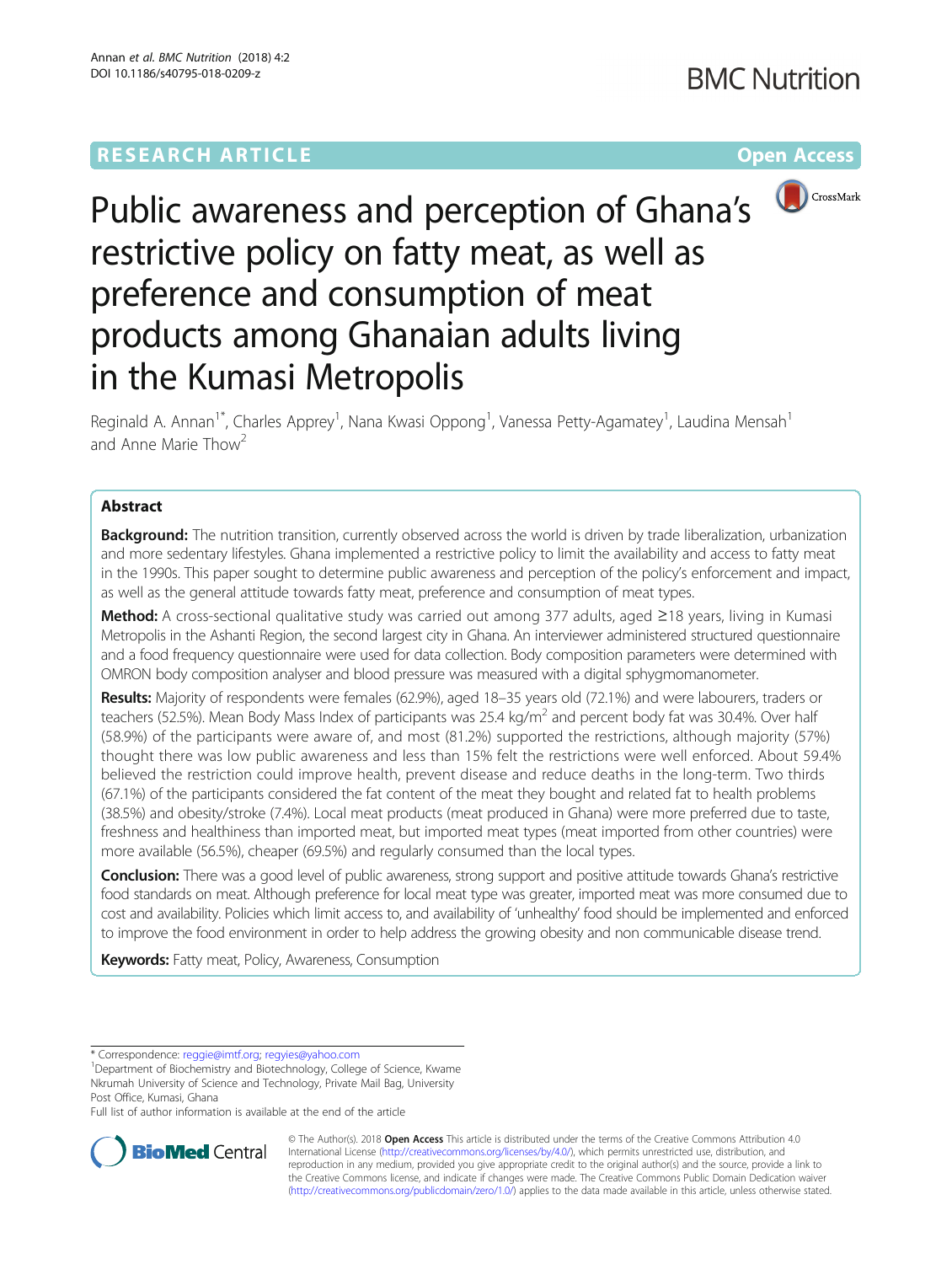# Background

Many countries in sub-Saharan Africa including Ghana are currently faced with a double burden of malnutrition. On one end of the spectrum is undernutrition and related communicable diseases. The other end of the spectrum shows increasing prevalence of over nutrition and diet-related chronic diseases, and their associated deaths. Overweight and obesity are also common and it is possible to find overweight/obese adults with micronutrient deficiencies [\[1](#page-7-0)]. Cardiovascular diseases (CVD), including coronary heart disease (CHD), stroke and heart failure, are associated with 16.7 million deaths in the world every year [\[2\]](#page-7-0), with 80% of all CVD deaths occurring in developing countries [[3\]](#page-7-0). In Ghana, the national prevalence of hypertension was estimated at 28.7% [\[4](#page-7-0)]. Heart diseases and diabetes are on the rise in the region and figures for hypertension show levels ranging from 3% in rural areas to more than 30% among urban dwellers [[4](#page-7-0)]. Over 80% of the diabetics are of type 2, the form associated with obesity and physical inactivity. The WHO predicts increases in deaths from chronic diseases in low- and middle-income countries such as Ghana by 2030 [\[3\]](#page-7-0).

Generally, dietary patterns characterized by high intake of fatty foods and refined carbohydrates, and a low consumption of fruits and vegetables are commonly reported to be strongly associated with metabolic risk factors for Cardiovascular Diseases (CVDs) and other chronic diseases  $[1, 5]$  $[1, 5]$  $[1, 5]$  $[1, 5]$ . Referred to as the nutrition transition, increased sedentariness and a shift in patterns of dietary intake towards more westernised foods [[6\]](#page-7-0), characterised by increased intake of saturated fat, salt and refined foods and decreased fruits, vegetables and fibre intake have been reported in many developing countries [[7,](#page-7-0) [8\]](#page-7-0). The nutrition transition has also contributed to an epidemiological transition characterised by increasing incidence of diet-related chronic diseases [\[9\]](#page-7-0). In Ghana, where the percentage of adults who consume sufficient amounts of fruits and vegetables is less than 5%, increased consumption of foods high in fats, sugars and salt is a major contributor to the increasing prevalence of CVD currently observed [[10\]](#page-7-0). Thus, although the threat of undernutrition remains, the observed trend shows that diet-related chronic disease incidence and its consequences require national interventions.

The changing pattern of dietary intake and lifestyle is spurred by urbanization, liberalisation of market and trade (especially in foods), physical inactivity and demographic shifts [\[11](#page-7-0)–[13\]](#page-7-0). Consequently, international institutions, non-government agencies and academics have recommended the use of trade policy tools in food policies designed to improve the healthfulness of the food supply [[14](#page-7-0), [15\]](#page-7-0). Recommendations include the use of food composition standards, reducing import tariffs on fruits and vegetables, maintaining high tariffs on

unhealthy food imports and reducing imports of unhealthy foods.

The importation of cheap fatty cuts of meat has been identified in Africa and the Pacific as a contributor to both poor health (due to high fat intakes) and agricultural under-development [[16,](#page-7-0) [17](#page-7-0)]. Research in the Pacific has documented policies banning imported fatty meat products [[18\]](#page-7-0). However, an ongoing challenge has been the development of non-discriminatory food policy tools that are consistent with international trade commitments. In the early 1990s, the Government of Ghana implemented an innovative policy to limit the amount of fat in meat products (both imported and domestically produced) in order to protect human health [[19](#page-7-0)]. The policy sets the standards for fat content in meat at 25% or less for pork, mutton and beef, and 15% or less for poultry. To date, however, the only products banned under the standard have been imported turkey tails and chicken feet. In August 2013, a study to evaluate the process, outcomes and lessons learned from this innovative policy was carried out. Case study research and policy analysis methodologies were used to evaluate the policy, which enabled indepth assessment of the policy process and outcomes in Ghana, while enabling maximization of the usefulness of the case study for policy learning in other contexts. Based on the 'health policy analysis triangle', data on the process (agenda-setting, policy development, implementation), context, content and actors (local and international) for the policy as well as the policy outcomes were collected [[20\]](#page-7-0).

Findings of this evaluation showed that the policy had led to reduced availability of 'low quality' meats, especially turkey tails and chicken feet, which were mostly imported in the Ghanaian food supply [\[20](#page-7-0)]. It was expected that the reduction in 'low quality' meat availability would lead to consumption of 'healthier' meat types, especially the locally-produced ones, since these were deemed to have lower fat content and formed part of the context for the implementation of the policy. However, questions regarding public awareness and perception of this policy, in terms of its implementation, enforcement and impact, as well as general attitude towards fatty meat, preference for, and consumption of different meat types remained unanswered. Little is known about the contribution of fatty meat to the Ghanaian diet and the landscape, including the extent to which fatty meat is still a problem, 20 years after the implementation of the standards on fatty meats. The aim of this paper is to determine public awareness, perceptions and attitudes towards the policy's implementation, enforcement and impact. It also sought to assess the general attitude, preference and consumption of meat types by Ghanaian adults.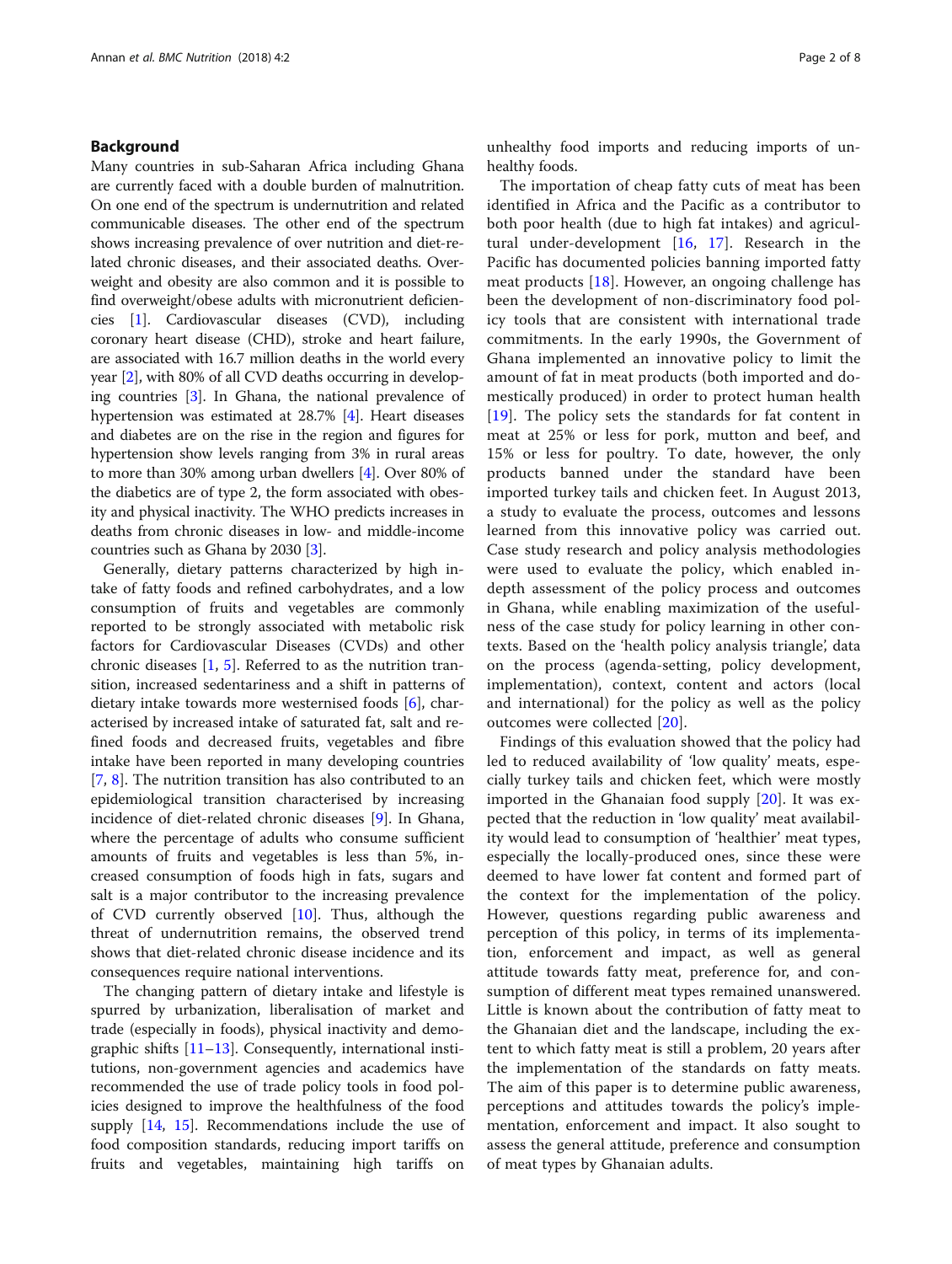# Methods

The policy evaluation study was carried out in August 2013, using in-depth assessment of the policy process and outcomes in Ghana, including agenda-setting, policy development, implementation, context, content and actors (local and international) for the policy as well as the policy outcomes [[20](#page-7-0)]. Twenty-seven (27) semi-structured interviews were conducted with policy makers in Trade, Health and Agriculture; Implementers in Ghana Standards Authority, Ghana Food and Drugs Authority, Animal Extension and Customs Excise and Preventive Service (CEPS); Traders and importers; and Agricultural producers. Also, broad contextual questions regarding the historical trade policy context, changes in food prices and agricultural production, and the perceived effect of food imports on agricultural production were delved into [\[20](#page-7-0)].

# Study design and population

Data for this study were collected between February to April 2015 using a cross sectional qualitative design among adults, aged 18 years and above living in suburbs of Kumasi Metropolis, the second largest city of Ghana. This study sought to assess participants' awareness of the policy, what they thought the general awareness of the Ghanaian public was with regards to the policy, whether they supported the policy, and their thoughts about how well the policy has been enforced and its long-term impact. Participants' attitudes towards fatty meat in general, as well as preference for and consumption of different meat types were also assessed.

# Sample size

The sample size equation [Sample size =  $Z_{1-\alpha/2}^2 p(1-p)/d^2$ ] [[21](#page-7-0)] for cross sectional study (qualitative variable) was used to determine the sample size. Where,  $Z_{1-\alpha/2}$  is standard normal variable at 5% type 1 error ( $p < 0.05$ ), which is 1.96, p is the expected proportion of participants aware of the restriction set at half of the population, 50% or 0.5 (as this was unknown) and d is the precision/absolute error of 5% and at type 1 error of 5%. Using the above formula, a sample size of 384 was calculated for the study, although data was eventually collected from 377 participants.

# Participants recruitment

Three hundred and seventy-seven (377) participants, aged 18 years and above living in 9 suburbs (Atonsu Agogo, Anloga, Atonsu, Ayigya, Ayeduase, Ayeduase Newsite, Kotei, Kwadaso, and Oforikrom) of Kumasi were recruited by final year undergraduate students from the Kwame Nkrumah University of Science and Technology (KNUST) trained for this study. The suburbs, although purposively selected, were all big towns in Kumasi, and were chosen to give a good spread of participants from the Metropolis. In each suburb, study

enumerators went from house-to-house to recruit participants. Participants were recruited on first-come-firstservice basis from house-to-house visits until at least 30 participants were recruited. The selection of houses was not systematic nor random since enumerators could enter any house upon entering the suburb and move to the next house afterwards. If a house had no adult available at the time of visit, the next house was entered. The direction of the next house from the preceding one was completely dependent on the enumerators. For each house entered, adults living in the house got the aims, objectives and other information about the survey explained to them, after which they were asked to volunteer. Only one adult was chosen from each house and it was usually the first person who volunteered to take part. Apart from the 30 participants selected from each suburb of the 9 suburbs by house-to-house visits, some participants were met on the road side in the suburbs and asked to participate. Some churches and workplaces were visited and people asked to volunteer until the required sample size was attained.

# Data collection

A validated structured questionnaire was adapted for this study, which had been developed and used for assessing consumer responses to the turkey tail ban in Samoa [[18\]](#page-7-0). The questionnaire was interviewer administered and apart from personal information, had close-ended questions regarding awareness of the policy, support for the policy, attitude and preference for meat types, comparing imported versus local meat types. Open-ended questions were used to assess participants' perception of the outcome and impact of the restriction. The questionnaire also included a Food Frequency Questionnaire (FFQ). The FFQ used was based on a standard layout for FFQs but was adapted to suit the local food (meat and meat products) environment of Kumasi. The FFQ used had 7 meat types (local versus imported beef, chicken, turkey tail, pork, mutton, goat meat and processed meat) and 5 options for frequency of consumption: Weekly, Fortnightly, Monthly, Occasionally and Never. The entire questionnaire and study instruments were pretested by interviewers among adults living near the University campus as part of training for data collection. The study instruments were amended following the pretest.

Assessment of body composition and blood pressure were done using the OMRON body composition analyser and a digital sphygmomanometer respectively. For the body composition assessment, participants' height in centimeters were first measured using a SECA stadiometer and then the heights, age and gender were entered into the analyser for the assessment of body composition. The purpose of this was to know the status of these parameters among participants.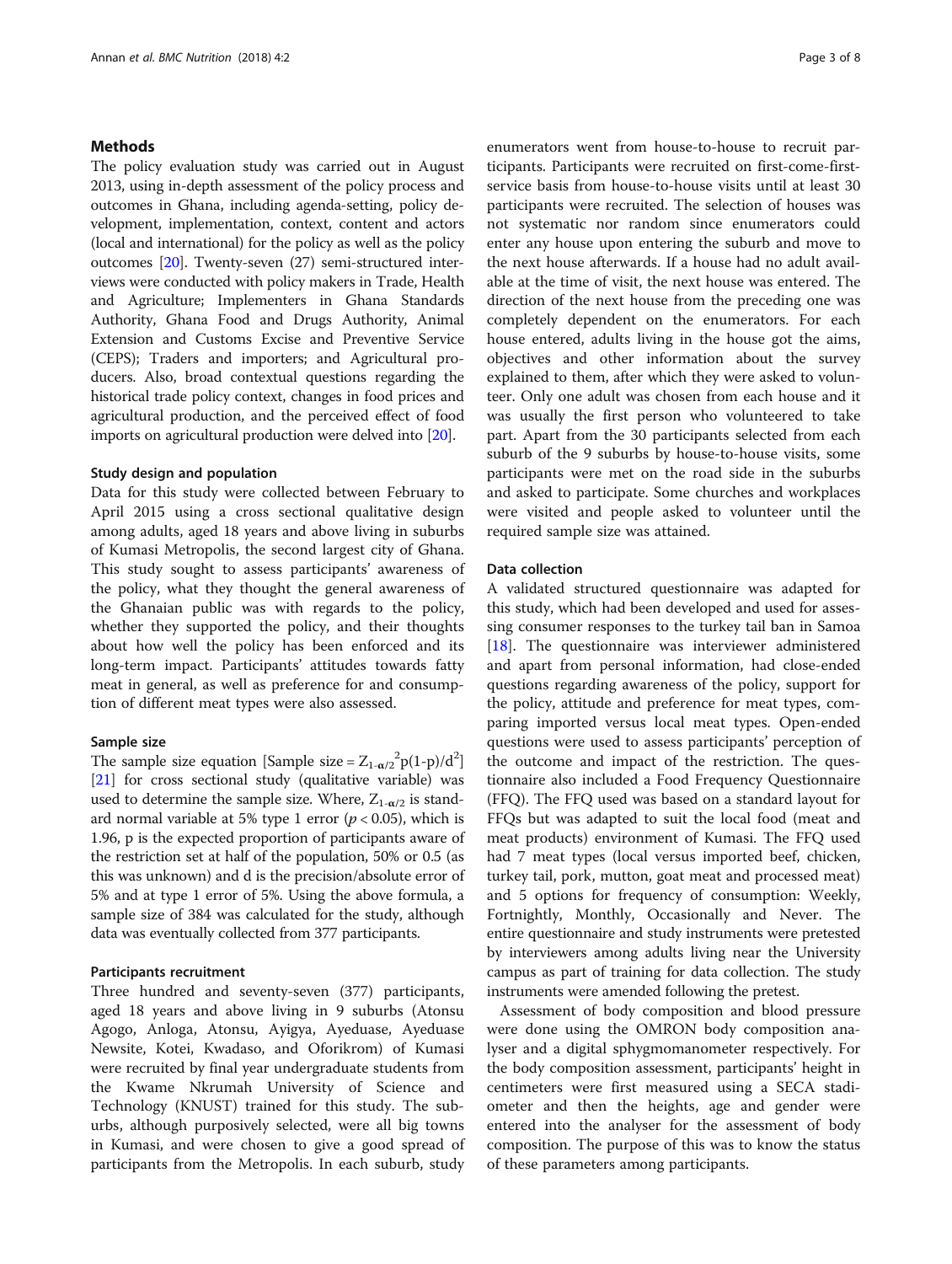# Data analysis

The data were analysed using SPSS software, version 17.0.1 (SPSS Inc., Chicago IL, USA). Statistical significance was set at  $p < 0.05$  for all analyses. Data from the food frequency questionnaire were used to describe and compare consumption pattern of imported versus local meat types and products among the participants. All other analyses were done using simple frequencies and percentages and presented as tables.

# Results

# Description of respondents

Of the 377 study participants, 140 (37%) were males and 237 (63%) were females (Table 1). A larger proportion of the respondents (72%) were within 18–35 years age range, followed by 36–50 years (23%) and above 50 years old (5%). There were varied occupational activities among the respondents but just over a third were labourers, 18.3% were traders and 10.9% were teachers. Mean BMI of the respondents was  $25.4 \text{ kg/m}^2$ , and mean body fat was 30.4%, while mean systolic and

Table 1 Personal information of respondents

| Variable                | Frequency | Percentage |
|-------------------------|-----------|------------|
| Age (years)             |           |            |
| $18 - 35$               | 272       | 72.1       |
| $36 - 50$               | 86        | 22.8       |
| > 50                    | 19        | 5          |
| Gender                  |           |            |
| Male                    | 140       | 37.1       |
| Female                  | 237       | 62.9       |
| Occupation              |           |            |
| Trader                  | 69        | 18.3       |
| Farmer                  | 8         | 2.1        |
| Teacher/lecturer        | 41        | 10.9       |
| Health worker           | 19        | 5          |
| Labourer                | 129       | 34.2       |
| Office worker           | 28        | 7.4        |
| Student                 | 21        | 5.6        |
| Unemployed              | 32        | 8.5        |
| Engineer                | 6         | 1.6        |
| Sales girl/boy          | 14        | 3.7        |
| Security personnel      | 1         | 0.3        |
| Drivers                 | 6         | 1.6        |
| <b>Body Composition</b> |           |            |
| <b>BMI</b>              | 25.4      | 0.4        |
| Percentage Body Fat     | 30.43     | 0.95       |
| Visceral Fat            | 6.25      | 0.45       |
| Percentage Muscle mass  | 31.35     | 0.5        |

diastolic blood pressure of participants were 123.5 and 77.25 mmHg respectively.

# Public awareness and perception about restriction

Two hundred and twenty-two (59%) respondents were aware of the restrictions on fatty meat importation (Table 2). Of those aware of the restriction, majority heard it from radio broadcast 101 (46%), Television (20%) and word of mouth (10%). Close to 13% heard from two of the named avenues and about 3% from all three avenues. Over half of the respondents (57%) thought the public were not aware of the restrictions. Most of the respondents (whether aware or not aware) (306, 81.2%) thought the restrictions are necessary and/or supported the restrictions. Of these, the top reason given was that fatty meat causes diseases and health problems (50%) and that the restriction is needed to check meat quality (22.5%). A small proportion said the restriction was good for the nation (7.2%) and is needed help to protect local industry (9.7%). Of the 38 (10.1%) respondents who thought the restrictions were

Table 2 Perception, awareness and enforcement of restrictions

| $N = 377$                                                    | Frequency | Percentage |
|--------------------------------------------------------------|-----------|------------|
| Are you aware of the restriction & is the public aware?      |           |            |
| Yes                                                          | 222, 147  | 58.9, 39   |
| No                                                           | 155, 215  | 41.1, 57   |
| How did you hear about the restriction?                      |           |            |
| TV                                                           | 45        | 20.1       |
| Radio                                                        | 101       | 46.1       |
| Newspaper                                                    | 7         | 3.1        |
| Word of mouth                                                | 23        | 10.3       |
| Other means                                                  | 5         | 2.2        |
| More than one channel                                        | 38        | 17.1       |
| Do you think the restriction is being enforced or necessary? |           |            |
| Yes                                                          | 55        | 14.9       |
| Nο                                                           | 308       | 81.7       |
| Don't know                                                   | 14        | 3.7        |
| Do you think the restriction is necessary?                   |           |            |
| Yes                                                          | 306       | 81.2       |
| Nο                                                           | 38        | 10.2       |
| Don't know                                                   | 32        | 8.5        |
| Why is the restriction necessary? ( $N = 236$ )              |           |            |
| Fatty meat causes diseases and health<br>problems            | 118       | 50         |
| Restriction will help reduce deaths                          | 14        | 5.9        |
| Restriction good for the nation                              | 17        | 7.2        |
| Needed to promote local industry                             | 23        | 9.7        |
| Imported meat unwholesome due to<br>prolong storage          | 11        | 4.7        |
| To check the quality of meat                                 | 53        | 22.5       |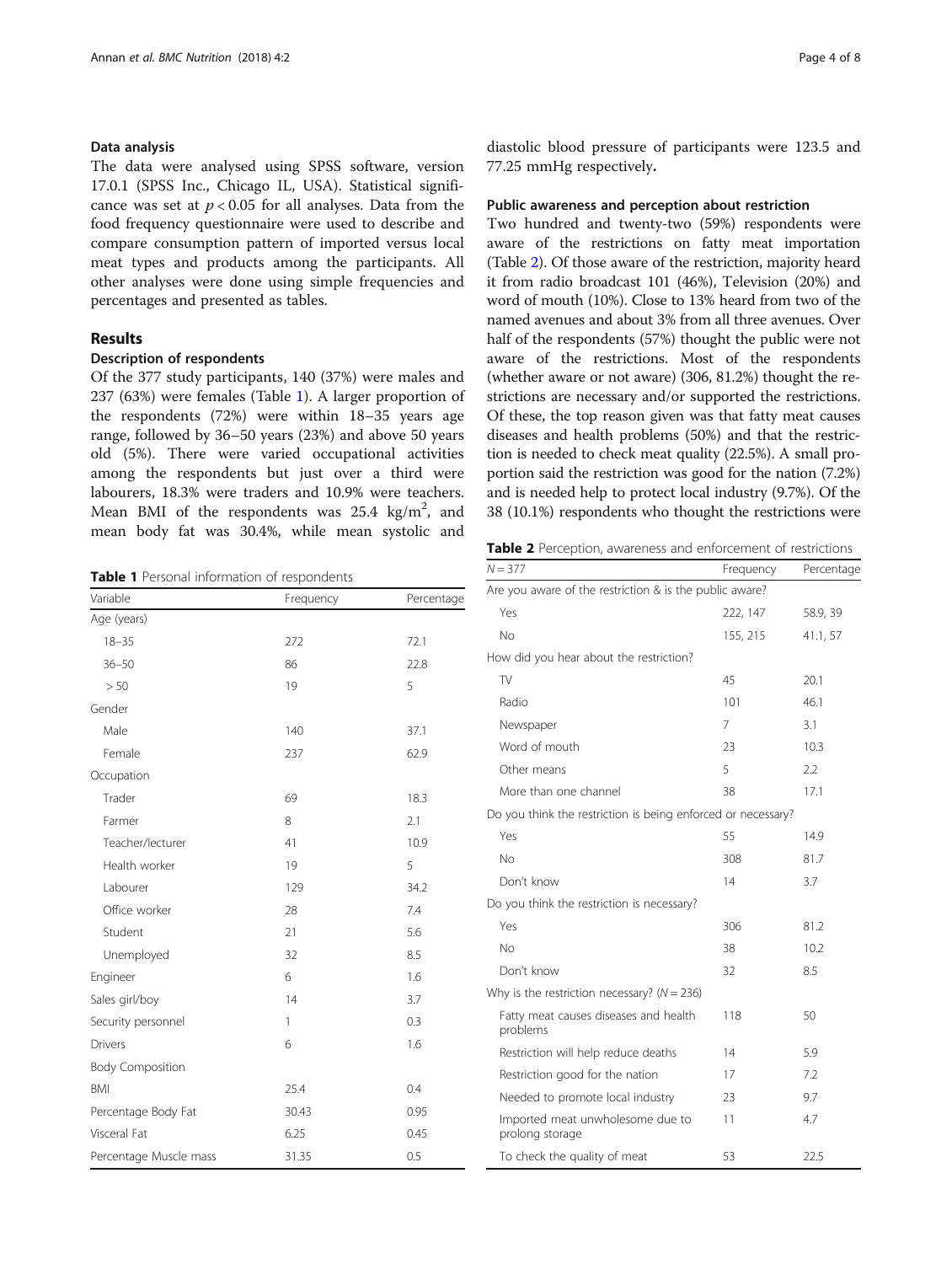not necessary, most (87.5%) said there was no information about the need for restriction, others said local meat is expensive (28.6%), while others asserted that the government should not control what people choose to eat (20%). Less than 15% felt the restrictions were being enforced.

# Respondents' attitude towards fatty meat

From Table 3, over two-thirds of respondents (253 people) said they consider the fat content of the meat they buy. Of these, the reasons given were that fat causes health problems (57.3% or 38.5% of total survey population), personal dislike (17.4%), it ensures good nutrition (11.5%), causes obesity and stroke (11.1%) and helps prevent lipid disorders (2.8%). Among those who did not consider the fat content of the meat they buy (124, 32.9%), the reasons given included ignorance (32.3%), indifference (28.2%), fat tastes good (12.9%), preference (13.7%) and affordability (7.2%).

# Access, availability and preference: Local versus imported meat and products

Comparing imported versus local meat and products, 56.5% participants said the former were more available, but 42.4% reported the opposite. However, over twothirds of participants reported that imported meat and products were cheaper than the local ones (Table 4). For all the meat types, with the exception of pork, participants predominantly preferred the local than the imported cuts. Reasons given for preference of local meat types were better taste (41%), access/cost (20.7%), freshness (13.3%), healthiness (18.3%) and religion (13.3%).

|  | Table 3 Respondents general attitude towards fatty meat |  |  |  |  |  |
|--|---------------------------------------------------------|--|--|--|--|--|
|--|---------------------------------------------------------|--|--|--|--|--|

| $N = 377$                                               | Frequency | Percentage |
|---------------------------------------------------------|-----------|------------|
| Do you consider the fat content of the meat you buy?    |           |            |
| Yes                                                     | 253       | 67.1       |
| <b>No</b>                                               | 124       | 32.9       |
| Why do you consider the fat content of meat you buy?    |           |            |
| Fat causes health problems                              | 145       | 38.5       |
| Fat leads to obesity/stroke                             | 28        | 7.4        |
| Personal dislike                                        | 44        | 11.7       |
| For good nutrition                                      | 29        | 7.7        |
| To prevent lipid disorders                              | 7         | 1.9        |
| Why don't you consider the fat content of meat you buy? |           |            |
| Hunger                                                  | 9         | 2.4        |
| Limited options                                         | 7         | 1.9        |
| Indifference                                            | 35        | 9.3        |
| Fat tastes good                                         | 16        | 4.2        |
| Ignorance                                               | 40        | 10.6       |
| Preference                                              | 17        | 4.5        |

| Table 4 Availability, access and preference for imported versus |  |  |  |  |
|-----------------------------------------------------------------|--|--|--|--|
| local imported meat                                             |  |  |  |  |

| .000. po.com                      |                              |
|-----------------------------------|------------------------------|
| Question                          | Percentage                   |
| Which is more available?          |                              |
| Local meat and meat products      | 42.4                         |
| Imported meat and meat products   | 56.5                         |
| Missing                           | 1.1                          |
| Which is cheaper?                 |                              |
| Local meat                        | 27.9                         |
| Imported meat                     | 69.5                         |
| Don't know                        | 2.7                          |
| Preference                        |                              |
| Beef, chicken, pork, mutton, goat |                              |
| Local                             | 83.6, 69.5, 33.7, 58.4, 82.6 |
| Imported                          | 7.2, 27.3, 18.8, 2.1, 0.8    |
| No preference                     | 10.2, 3.2, 47.5, 39.5, 16.4  |

 $N = 377$ 

# Consumption of local versus imported meat and meat products

As shown in Table 5, imported chicken was more regularly (more than once a month) consumed than local chicken (50% versus 27.5%). Imported pork and processed meat were also more regularly consumed than the local versions. The meats for which local production was more commonly consumed than the imported versions were beef (50% versus 18.6%), goat meat (41.5% versus 27.3%) and mutton (18% versus

Table 5 Frequency of consumption of local versus imported meat and meat products

| Food item               | More than<br>once a month | Once a month | Occasional<br>& never |  |
|-------------------------|---------------------------|--------------|-----------------------|--|
| Imported beef           | 18.6                      | 7.2          | 77                    |  |
| Local beef              | 50                        | 11.9         | 37.7                  |  |
| Imported chicken        | 50                        | 13.5         | 38.4                  |  |
| Local chicken           | 27.5                      | 14.1         | 57.9                  |  |
| Imported turkey tail    | 2.4                       | 1.3          | 96.4                  |  |
| Local turkey tail       | 2.2                       | 1.3          | 96.6                  |  |
| Imported pork           | 16.0                      | 5            | 79                    |  |
| Local pork              | 14.4                      | 6.1          | 79.6                  |  |
| Imported mutton         | 7.4                       | 4.5          | 88.1                  |  |
| Local mutton            | 18.3                      | 8            | 73.7                  |  |
| Imported goat meat      | 10.1                      | 7.2          | 83.1                  |  |
| Local goat meat         | 41.5                      | 13.8         | 54.6                  |  |
| Imported processed meat | 27.3                      | 12.2         | 60.5                  |  |
| Local processed meat    | 19.9                      | 7.4          | 75.9                  |  |

The FFQ used had 5 categories of frequencies. In the analysis, weekly and fortnightly were combined into one category labelled more than once a month, and occasionally and never also combined into one category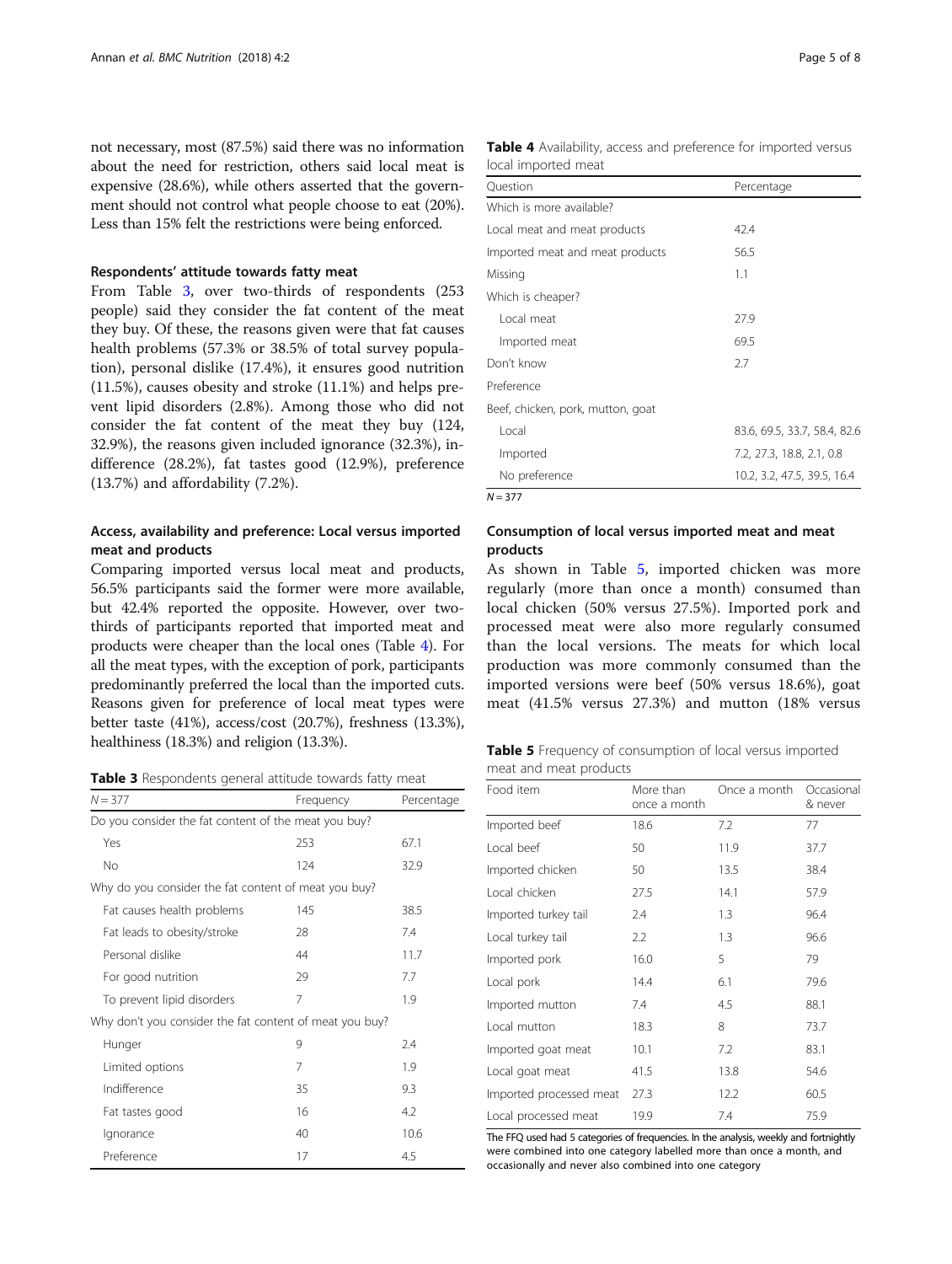7%). Turkey tail was hardly consumed (< 3% consumed more than once a month).

# Perceptions of the effects of the fatty meat restrictions

As shown in Table 6, a third of participants were not sure of the outcome of the restriction, 23.6% thought it had had no effect whereas 19.2% thought it had reduced diseases and improved quality of life. Very few (3.7%) said the restriction had reduced importation, caused unemployment for importers (4.2%) or had led to high cost of living due to high cost of local meat (3.7%). However, when asked about the long-term effect of the restriction, close to 60% said it would improve health, prevent disease and/or reduce death. Just over 10% had no idea or thought there would be little to no effect. Whereas some participants said there would be better business and employment for local meat industries (8.3%), others said it would create unemployment for importers (5%).

# **Discussions**

Majority of the participants in this study were between 18 and 35 years old. The gender, age and occupational

Table 6 Participants perception of the outcome, impact and long-term effects of the restriction

| Question                                                             | Frequency       | Percentage |
|----------------------------------------------------------------------|-----------------|------------|
| What has been the outcome of the restriction?                        |                 |            |
| No to little effect                                                  | 89              | 23.6       |
| Reduction on importation                                             | 14              | 3.7        |
| Not sure                                                             | 122             | 32.4       |
| Caused unemployment for importers                                    | 16              | 4.2        |
| People avoid fatty meat now                                          | 10 <sup>1</sup> | 2.7        |
| Local farmers are producing more                                     | 13              | 3.4        |
| Reduced diseases/improved quality of life                            | 73              | 19.4       |
| Poor education about the ban                                         | 23              | 6.1        |
| Unhygienic packaging of local meat                                   | 3               | 0.8        |
| Expensive local meat/high cost of living                             | 14              | 3.7        |
| What do you think will be the longer-term effect of the restriction? |                 |            |
| It will improve health, prevent disease<br>and/or reduce death       | 138             | 59.4       |
| No idea/no effect                                                    | 43              | 11.4       |
| Importation will reduce                                              | 16              | 4.2        |
| Employment for local meat sellers                                    | 13              | 3.4        |
| Unemployment for importers                                           | 15              | 4.0        |
| Less tax revenue for government                                      | 2               | 0.5        |
| Affect Ghana's export business                                       | 1               | 0.3        |
| Local meat will be expensive                                         | 8               | 2.1        |
| Policy cannot be strictly enforced                                   | 19              | 5.1        |
| Higher patronage of local meat                                       | 21              | 5.6        |
| Higher cost of living                                                | 10              | 2.7        |

distribution of participants reflect the average adult Ghanaian. The average BMI puts the females as overweight and the males as normal weight. Although the females had a higher proportion of body fat, the fact that visceral fat in the males was higher reflect a higher tendency of intra-abdominal obesity in the males. Mean blood pressures were also higher in the males although both systolic and diastolic blood pressures were within the normal ranges for both gender. Combined, the study participants represented a generally healthy adult Ghanaian population.

The findings suggest that respondents' awareness regarding Ghana's trade-related standards policy that restricts meat importation based on fat content remains fairly high and attitudes towards the restriction is positive, over two decades after the ban was implemented. About half of those interviewed were aware of the restrictions, although more than half thought the public was not aware and majority felt enforcement done is ineffective. There does not seem to be a lot effort to raise public awareness about this policy. A search of newspaper coverage of the restrictions in the early 1990s, when the restrictions were passed, showed little coverage on the restrictions in general and the ban on turkey tail. The relatively high awareness, however, may also reflect regular enforcement efforts, which included destruction of 1452 cartons of turkey tail imports in Kumasi in 2010 [[22\]](#page-7-0). The fact that majority (60%) thought the restriction in the long-term could improve health, prevent disease and reduce death was reassuring.

The findings also showed a good attitude of participants towards fatty meat and this may be indicative of a general good attitude towards healthy eating. It did seem that there has been some effort to sensitize the public on the effect of high fat intake and diet related chronic diseases by the level of knowledge/perception of these respondents. Also, close to 70% said they considered the fat content of the meat they bought and all seemed to know the negative effects of fat on health. This good attitude could also be due to the increasing trends of non communicable diseases in the country [\[4](#page-7-0)], which are associated with the diet and lifestyles of people [\[23](#page-7-0)] and which have gained some attention in the country. However, it was not clear whether awareness of these issues had increased over time because of lack of earlier studies to compare our findings.

Among the meat types, half of the population consumed local beef compared to less than 20% consuming the imported version, while half of the population consumed imported chicken regularly compared to less than a third consuming the local version. The disparity between the consumption of beef and chicken is mainly because imported chicken is commonly available and cheaper than its local counterpart, while local beef is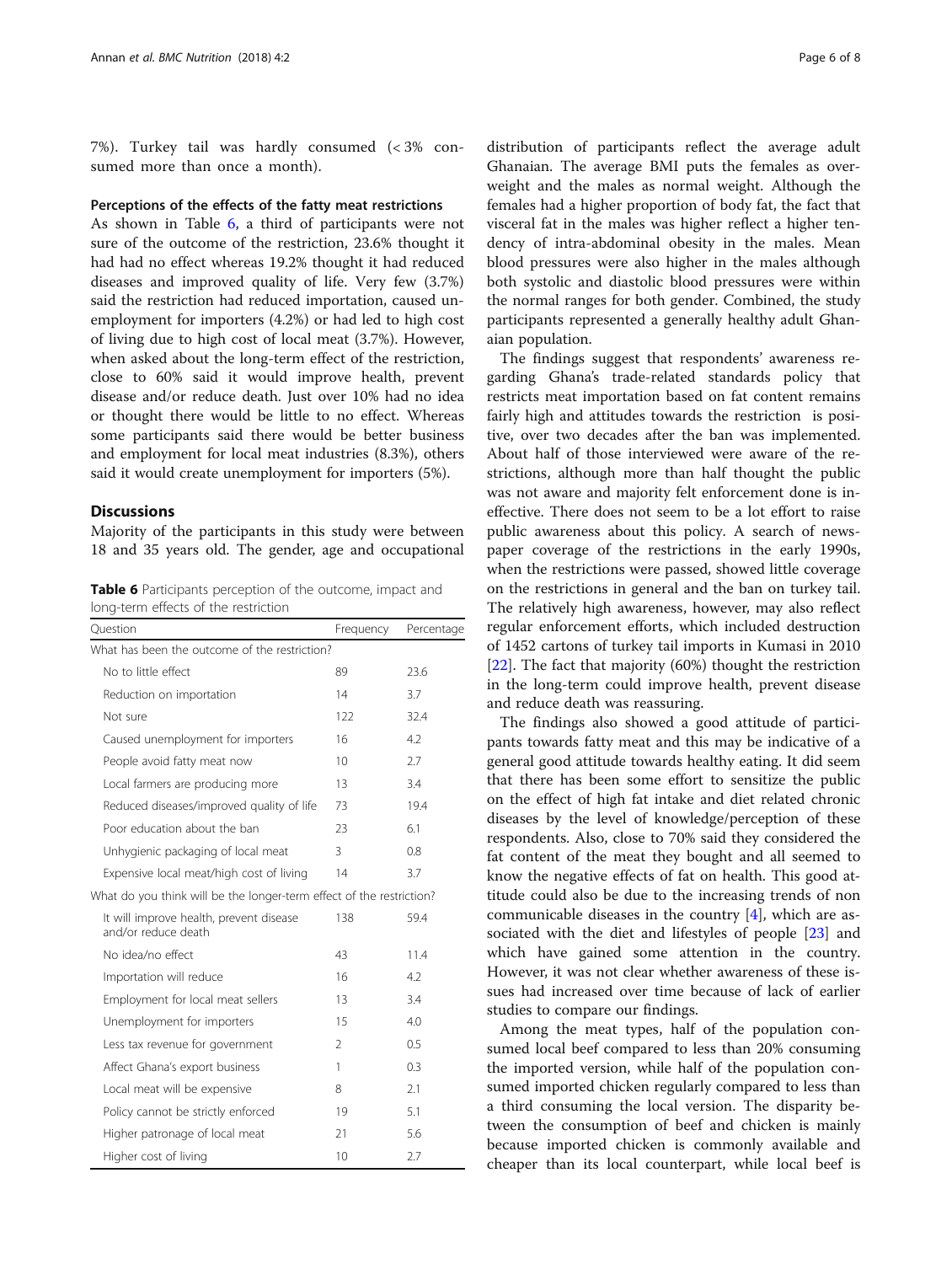more commonly available and cheaper than its imported counterpart. The very low consumption of turkey tails reported in this survey (less than 3%) indicates that the restrictions have been effective in significantly reducing availability and consumption of turkey tail, which was banned as a result of the restrictions. This is contrary to perception of respondents' that the restriction is not well enforced. For all the meat types, with the exception of pork, participants predominantly preferred the local to the imported. The reasons given for the preference were better taste, access/cost, freshness, healthiness and religion. These factors, among others are known to influence people's food habits and choice [\[24](#page-7-0)]. These factors seemed to be interwoven in their effect on preference and consumption. Irrespective of whether it is local or imported, some participants chose their meat based on health reasons and for this group, perception as to which version is more or less healthy informed their preference. But looking at the interplay of the factors, it seemed that availability and cheapness were the ultimate determinants and drivers of consumption of meat products. Majority of participants said imported meat products were more available and cheaper but our findings showed the vast majority of participants interviewed preferred the local to the imported meat types due to better taste and healthiness. Therefore, the fact that consumption of imported chicken, pork and processed meat were higher than the local types, although the local types were preferred suggests that availability/cheapness drove consumption, and confirms the worry about the food environment becoming more obesogenic [[25\]](#page-7-0). This is why public health policies which restrict access to unhealthy diet, thereby making the food environment healthier as part of a package of interventions for prevention of non communicable diseases are recommended [\[14](#page-7-0), [15\]](#page-7-0).

This study could not evaluate the impact of the fatty meat restriction on consumption of meat products, since data on consumption before the restriction was not available. Little is known about the contribution of fatty meat to the Ghanaian diet. Moreover, although the participants of this study were all adults, majority were between 18 and 35 years old, and thus a large proportion were not old enough to share their experience before and after the implementation of the policy, nor was it possible to evaluate the impact of the policy on their consumption of meat types. However, the policy was passed in response to concerns that fatty meat, especially turkey tail and chicken feet were commonly imported and available on the market. The policy analysis paper earlier published explains the contexts and content of the policy [[20](#page-7-0)]. The overall effect of the ban has been to reduce availability of specific 'low quality' meats in the Ghanaian food supply, namely turkey tails and chicken feet [[20](#page-7-0)]. It was useful to understand the landscape

20 years after the policy implementation. Is fatty meat still a problem? What is the nutritional situation in Ghana now? Is it possible that this policy has helped to minimize this aspect of the nutrition transition? It was expected that the reduction in availability may have influenced consumption of fatty meat products. The very low consumption of turkey tail from the present study findings supports this.

# Conclusion

In conclusion this study showed appreciable awareness among Ghanaian adults regarding Ghana's innovative trade policy, which restricts importation of meat and meat products based on fat content, two decades after implementation. There was a general good knowledge and positive attitude towards the restrictions and diet for health, reflected in preference for local meat types, which were considered to be healthier, tastier and fresher. However, consumption was driven more by availability and cheapness. Most respondents supported the restriction and were positive about the long-term positive effect of this policy on health and nutrition but thought the policy was not well enforced. There is therefore a call to improve enforcement and to implement other public health policies in order to make the food environment healthier and contribute towards preventing diet-related chronic diseases, which are on the rise in the country.

#### Abbreviations

BMI: Body Mass Index; CEPS: Customs Excise and Preventive Services; CHD: Coronary Heart Disease; CHRPE: Committee on Human Research and Publications Ethics; CVD: Cardiovascular Disease; FFQ: Food Frequency Questionnaire; KATH: Komfo Anokye Teaching Hospital; KNUST: Kwame Nkrumah University of Science and Technology; SPSS: Statistical Package for Social Sciences; USA: United States of America; WHO: World Health Orgnisation

#### Acknowledgements

Not applicable

#### Funding

The study was partly funded by University of Sydney School of Public Health Academic Development Scheme, held by Dr. Anne Marie Thow. The remaining funding was provided by KNUST.

#### Availability of data and materials

The datasets used and/or analysed during the current study available from the corresponding author on reasonable request.

#### Authors' contributions

The study was conceived and designed by AMT and RAA. AMT, RAA, KO, VPA and LM did data collection, analyses and interpretation. Manuscript was drafted by RAA and critically reviewed by all authors. All authors read and approved the final manuscript.

#### Competing interest

The authors declare that they have no competing interests.

#### Ethics approval and consent to participate

This study was approved by the Committee on Human Research Publication and Ethics (CHRPE) of the School of Medical Sciences, Kwame Nkrumah University of Science and Technology (KNUST) and the Komfo Anokye